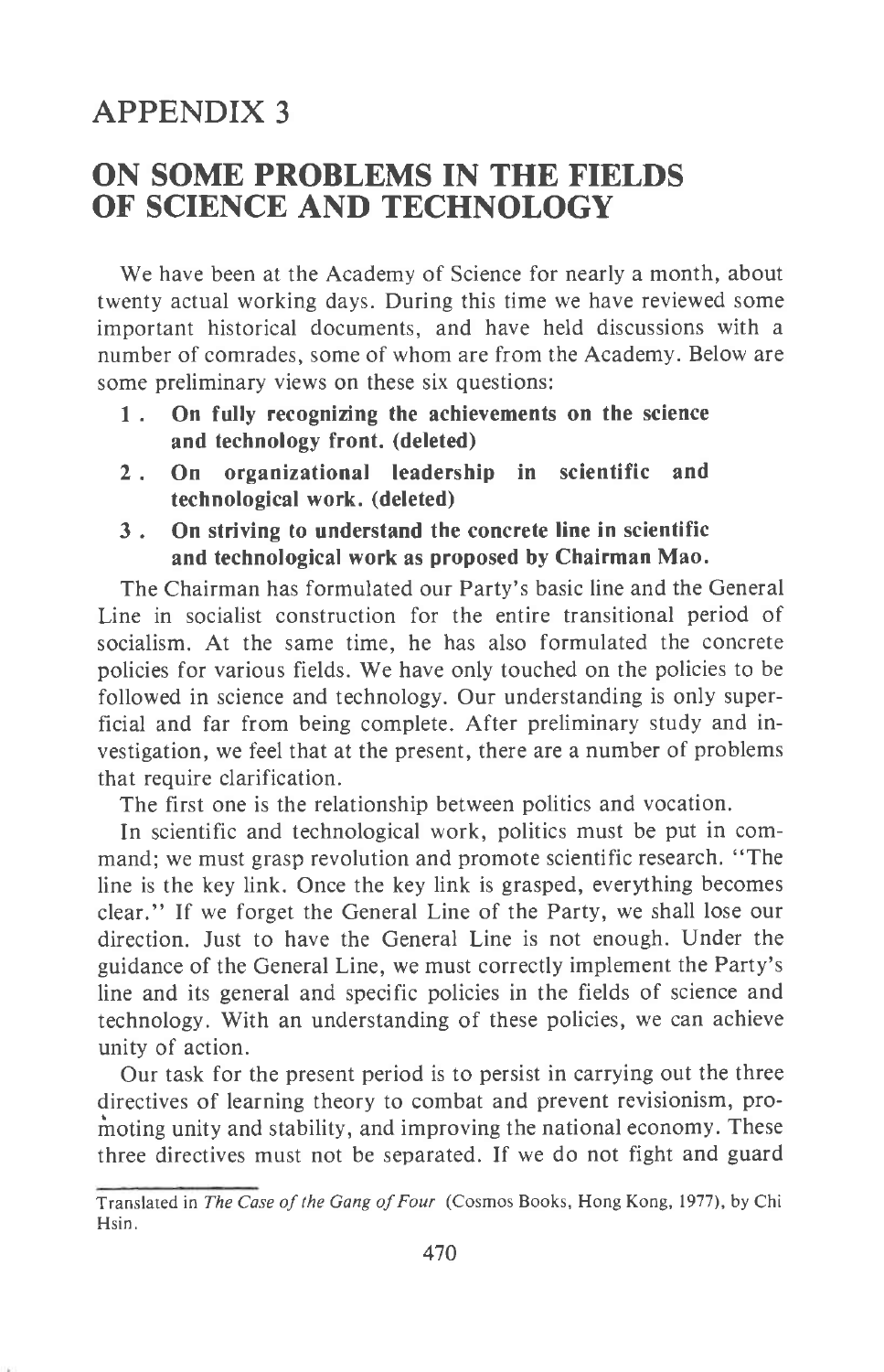## $Appendix 3$  471

against revisionism, our concrete work will be led astray. Without unity and stability, production, science and technology will not proceed smoothly. If production, science and technology do not develop, then our material base will be shaky and it will be impossible to consolidate the dictatorship of the proletariat.

Comrades working in the areas of science and technology must be strong in political leadership as well as being capable at giving direction in matters of concrete work. For Party cadres to know a great deal about vocational and technical matters is difficult, but to be ignorant and unconcerned about them is also wrong. We should aim at being both red and expert.

The second problem is one of the relationship between production and scientific experimentation.

Science develops from production and in turn guides and stimulates production. How can we increase production in a faster, better and more economically way? The decisive factor is man. This calls for people with high political consciousness and revolutionary enthusiasm, and a mastery of advanced science and technology. Science and technology are also productive forces. Scientific research takes the lead in furthering production. The great advances in oil industry have proven this.

The Chairman and the Party Central have proposed the great goal of taking two steps in economic development. If we do not make great strides in science and technology, it cannot be achieved. Without modernization in science and technology, there can be no modernization in industry, agriculture or national defense.

Some comrades think that doing scientific research is like "distant water that cannot quench an imminent thirst." Actually, the very purpose of advancing scientific research is to avoid "digging wells only when one is thirsty." Some comrades are worried that advanced technology is still in its experimental stages-not a sure thing, and therefore may hold up production. In the past we did have such experience, however the lesson to be learnt from this is not to abandon scientific research, but to attach more importance to strengthening it. Maturity always grows out of immaturity, and completeness from incompleteness. To increase production, we must promote scientific experimentation and new technology. Not only must we fix quotas for production output, we must also fix technical and economic targets'

The third problem is one of the relationship between technicians and mass movements.

To develop science and technology, we must rely on two forces, one of technicians and one of the masses. In this way, we shall be walking on two legs and making use of two positive factors.

To concentrate only on training a body of technicians, discard the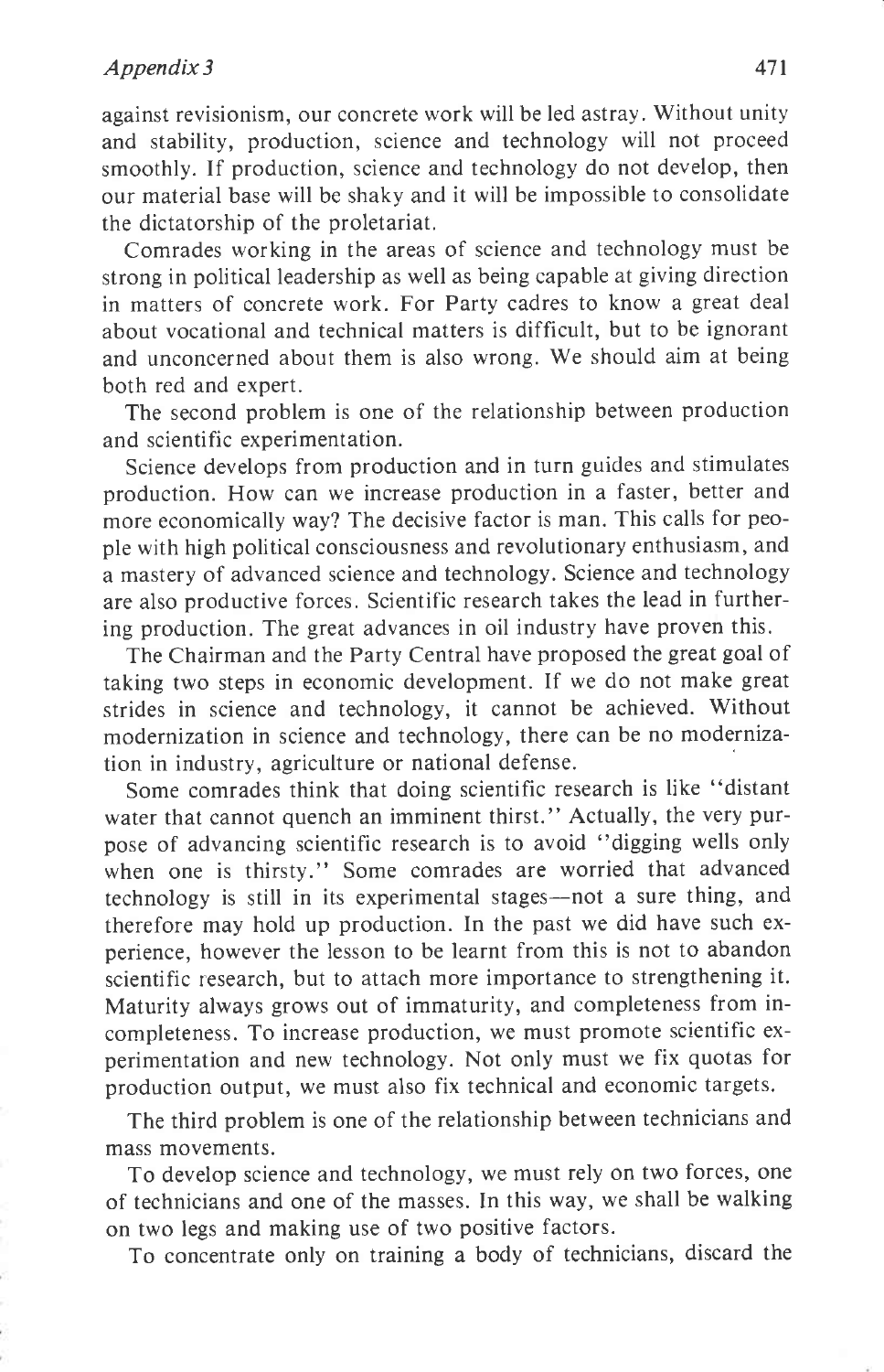masses, neglect the mass movement of scientific experimentation, cultivate intellectual aristocrats, disregard and even suppress the creativity of the masses are the capitalist and revisionist ways of doing things.

Without a body of technicians, it is difficult to sustain the mass movement. Hence, without technicians it will be impossible to raise the mass movement of scientific experimentation to a higher level.

The correct policy is to combine the two. The technicians must learn from the workers and peasants, and from the actual experience gained in production. Such integration will certainly not minimize the role of technicians, but rather will better expand their role as the backbone of the mass movement in scientific experimentation. We must popularize scientific knowledge and introduce research results to the masses. The experiences of the masses in production and experimentation should be raisecl to a theoretical level, so that science can be advanced and at the same time applied to production. The state also has many important problems in science and technology which will require the concentrated effort of a large body of technicians.

At present, both the rank of technicians and the mass movement need to be improved and expanded. A number of science and research bureaus have been closed down in various places. Many of the personnel have been sent down to work in the countryside for long periods of time, while others are substituting in on production. A large number of special bureaus have not been given new people for many years, the average age of personnel being almost forty. This situation must be remedied promptly. We urgently need to plan and absorb science and engineering university graduates who have been sent down to labour for a period of several years, as well as activists with a certain level of scientific knowledge so as to fill and reinforce the ranks of technicians. We must also gradually build up a series of specialized research centres.

Scientific experiment is also a form of social practice. It can't be substituted by production. A lot of research work calls for field experiments. However, be sure to combine outside experimental research with laboratory experimentation. Some research cannot be conducted outside and must be conducted in laboratories. We must not abolish this type of research. We must not demand that all research work "take the factory and the countryside as the base," and indiscriminately shout the slogan: "open the door to conduct scientific research."

Some research requires massive joint effort while other requires only a small group of people, still others demand individual study. To label the work which involves only one or a few people as "small-scale production" is incorrect, and doesn't help to mobilize the people's enthusiasm for socialism.

The fourth problem is the one of the relationship between self-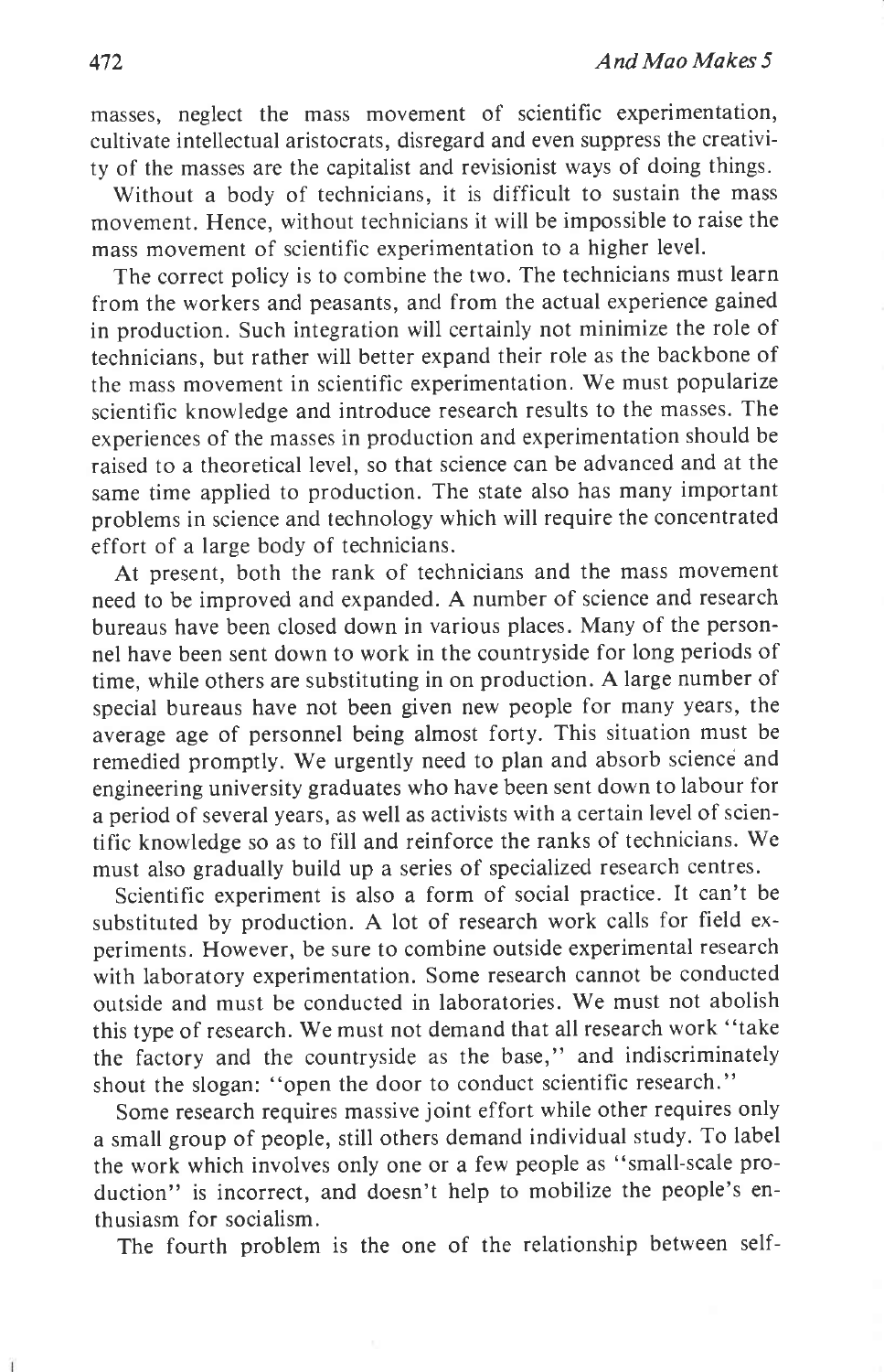# $Appendix 3$  473

reliance and learning from abroad.

Experience shows that under the leadership of the Party, the Chinese people have firmly grasped their own destiny. They are fully capable of relying on their own efforts to develop industry, agriculture, technical innovation, scientific experimentation and so on. Our basic emphasis is on self-reliance.

To speak of self-reliance is not to reject all foreign things and isolate oneself behind closed doors.

Chairman Mao said, "We openly declare, we shall learn from abroad. We shall study all of their advanced and good things, and we shall forever continue to learn from them."

Lenin stuclied Marxism and led the October Revolution, Chairman Mao studied its universal experience and related it to the Chinese situation, thus leading the Chinese revolution to victory. We study in order to create. Only those who learn well can continue to improve and then surpass other. This is true in the social sciences as well as in the natural sciences.

Our science and technology falls considerably short of world standards. The idea that "everything foreign is good," is incorrect. However, not to introduce foreign achievements and to refuse to face up to the existing gap is also wrong. We admit there is a gap so that more effort will be expended in narrowing it.

In scientific research, we must pay close attention to the developing trends in science and technology all over the world. We must collect, study and analyse foreign materials and documents on this subject, and greatly increase our scientific investigative work. Only by doing this can we really know our position in relation to others. This will enable us to advance on the others' foundation, avoid their mistakes and catch up with them.

In order to gain time and speed, we must import some advanced technology and equipment. We import for the sake of reference, to siimulate our creativity and not to substitute it.

To improve and strengthen international ties in science and technology, we must organize exchanges with the international science community. We must use every opportunity to further our academic knowledge. We can reduce or eliminate general tours. We should learn from Mr. Lu Hsun's "borrowing" motto, borrow advanced foreign technology to serve our own purposes.

In order to learn better from the strong points of foreign countries and to swell the ranks of those engaged in foreign affairs work, we should encourage our young science and technical people to master one or two foreign languages.

The fifth problem is one of the relationship between theoretical and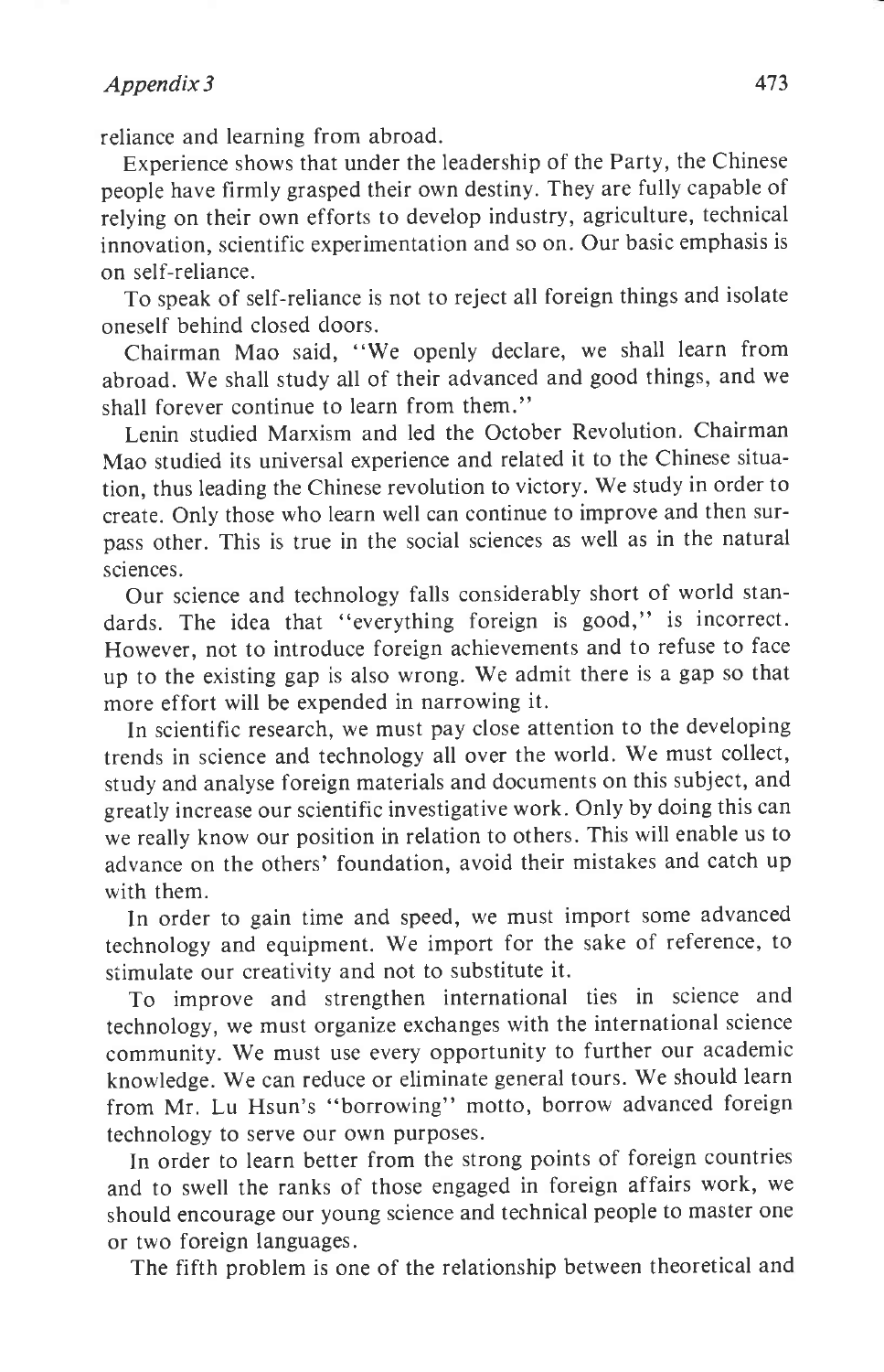applied research.

Our Party has always attached importance to theoretical research in natural science. The Chairman and the central leadership made many directives on this subject. We want neither empty theory nor unguided practice.

Many technical problems in production remain unsolved. This is mainly due to the lack of theoretical study and fundamental work.

The bulk of our work in science and technology is copied from abroad, only a small portion is of our own creation. To surpass world standards, to have what others do not, to develop our own innovations, calls for the strengthening of theoretical research.

We have acquired an abundance of practical knowledge from the mass and from experience in production. We also have a rich heritage of science which needs to be analysed and built on. We must recognize the general laws at work, bring our experience to a theoretical level and use this knowledge to direct our further practice.

Another category is theoretical research. Though its utilization is not immediately apparent, it is of great significance to the development of science and to our understanding of nature. Some of it may be crucial to the international political struggle and to the struggle between the two lines in philosophy. This too, must not be overlooked.

Therefore, while we improve our applied research work, we must also emphasize and strengthen our theoretical research. We must not equate theoretical research with "the three divorces"-divorced from production, divorced from politics, and divorced from the workers and peasants. We must not mistakenly believe that only applied research is useful to the state; theoretical research is also needed. Theoretical research often does not yield immediate results, it is therefore vulnerable to attack. Due to this, the support and concern of the leadership at all levels is required, and relevant and concrete arrangements should be made.

The situation varies from ministry to ministry, so we must use discretion. The ministries involved in production, while concentrating their efforts on solving technical problems that arise from production, should also give due attention to theoretical research. Research centres of the Academy of Science and some higher educational institutes with the proper facilities should also share the responsibility for more theoretical research. This should all come under an overall plan,

The sixth problem is one of implementing the policy of letting a hundred flowers blossom and a hundred schools of thought contend.

In the fields of science and technology, we should now be aiming at a great increase in academic activities and launching into academic exchanges. We must encourage debate and discussion of different